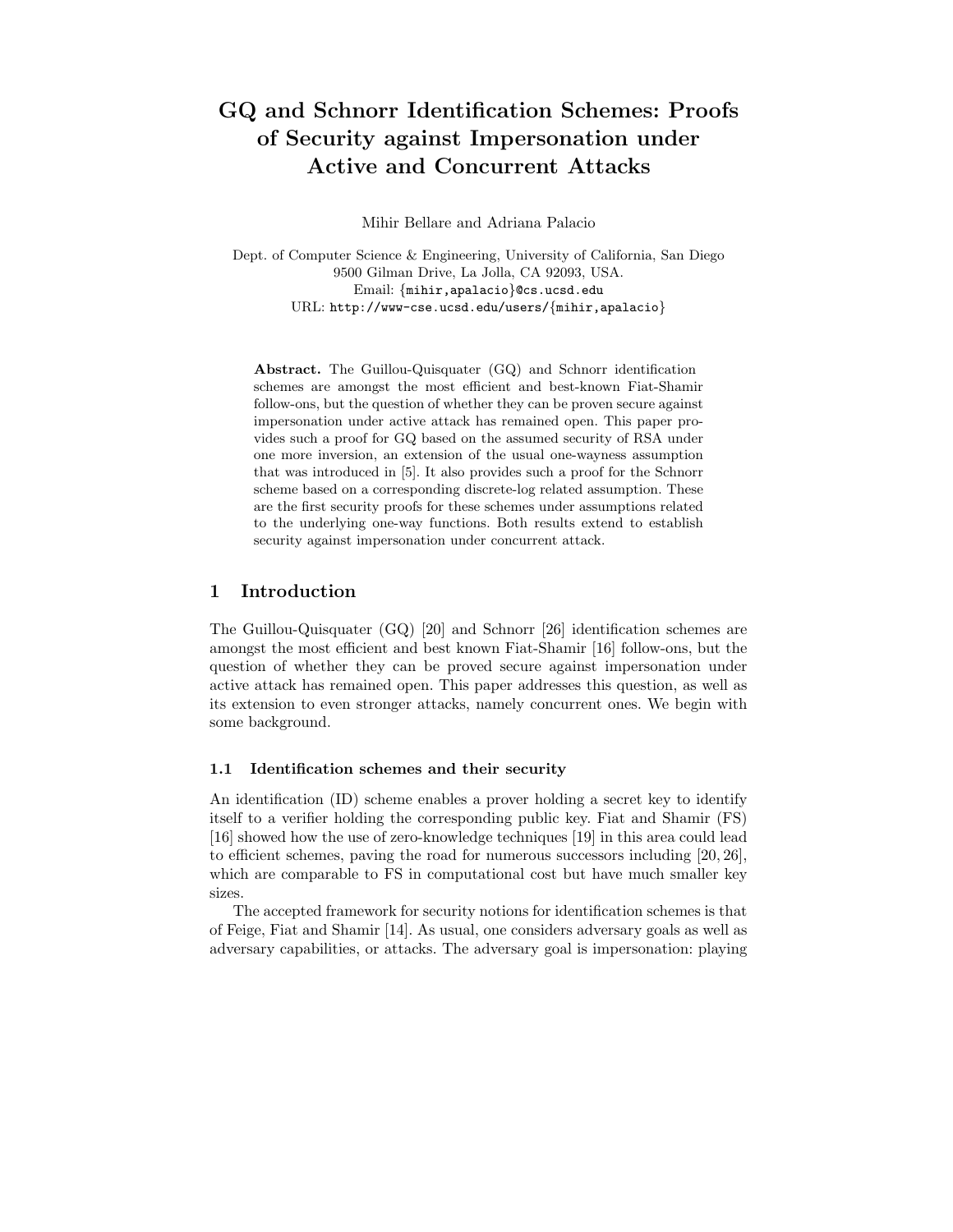the role of prover but denied the secret key, it should have negligible probability of making the verifier accept. Towards this goal, one can allow it various attacks on the honest, secret-key equipped prover which, as per [14], take place and complete before the impersonation attempt. The weakest reasonable attack is a passive attack, in which the adversary obtains transcripts of interactions between the prover and verifier. However, the attack suggested by [14] as defining the main notion of security is an active attack in which the adversary plays the role of cheating verifier, interacting with the prover numerous times before the impersonation attempt.

Security against impersonation under active attack has been the classical goal of identification schemes. However, interest has been growing in stronger attacks, namely concurrent ones. Here, the adversary would still play the role of cheating verifier prior to impersonation, but could interact with many different prover "clones" concurrently. The clones all have the same secret key but are initialized with independent coins and maintain their own state. Security against impersonation under concurrent attack implies security against impersonation under active attack.

Analyses often approach the establishment of security against impersonation via consideration of whether or not the protocol is a proof of knowledge, honestverifier zero knowledge, witness indistinguishable [15] and so on. These auxiliary properties are important and useful tools, but not the end goal, which remains establishing security against impersonation.

#### 1.2 The GQ scheme and our results about it

GQ is RSA based. The prover's public key is  $(N, e, X)$ , where N is an RSA modulus, e is a prime RSA exponent, and  $X \equiv x^e \pmod{N}$  where  $x \in \mathbb{Z}_N^*$  is the prover's secret key. As typical for practical ID schemes, the protocol, depicted in Figure 2, has three moves: the prover sends a "commitment," the verifier sends a random challenge, the prover sends a "response," and the verifier then accepts or rejects. The protocol is honest-verifier zero knowledge and a proof of knowledge of  $x$  [20], and it follows easily that it is secure against impersonation under passive attack, assuming RSA is one-way.

The main question is whether the protocol is secure against impersonation under active attack. No attack has been found. However, no proof of security has been provided either. Furthermore, it is difficult to imagine such a proof being based solely on the assumption that RSA is one-way. (The prover response is the RSA inverse of a point that is a function of the verifier challenge, giving a cheating verifier some sort of limited chosen-ciphertext attack capability, something one-wayness does not consider.) In other words, the protocol seems to be secure against impersonation under active attack, but due to properties of RSA that go beyond mere one-wayness.

The research community is well aware that RSA has important strengths beyond one-wayness, and have captured some of them with novel assumptions. Examples include the strong RSA assumption, introduced in [17, 2] and exploited in [18, 13]; the dependent-RSA assumptions [24]; and the assumption of security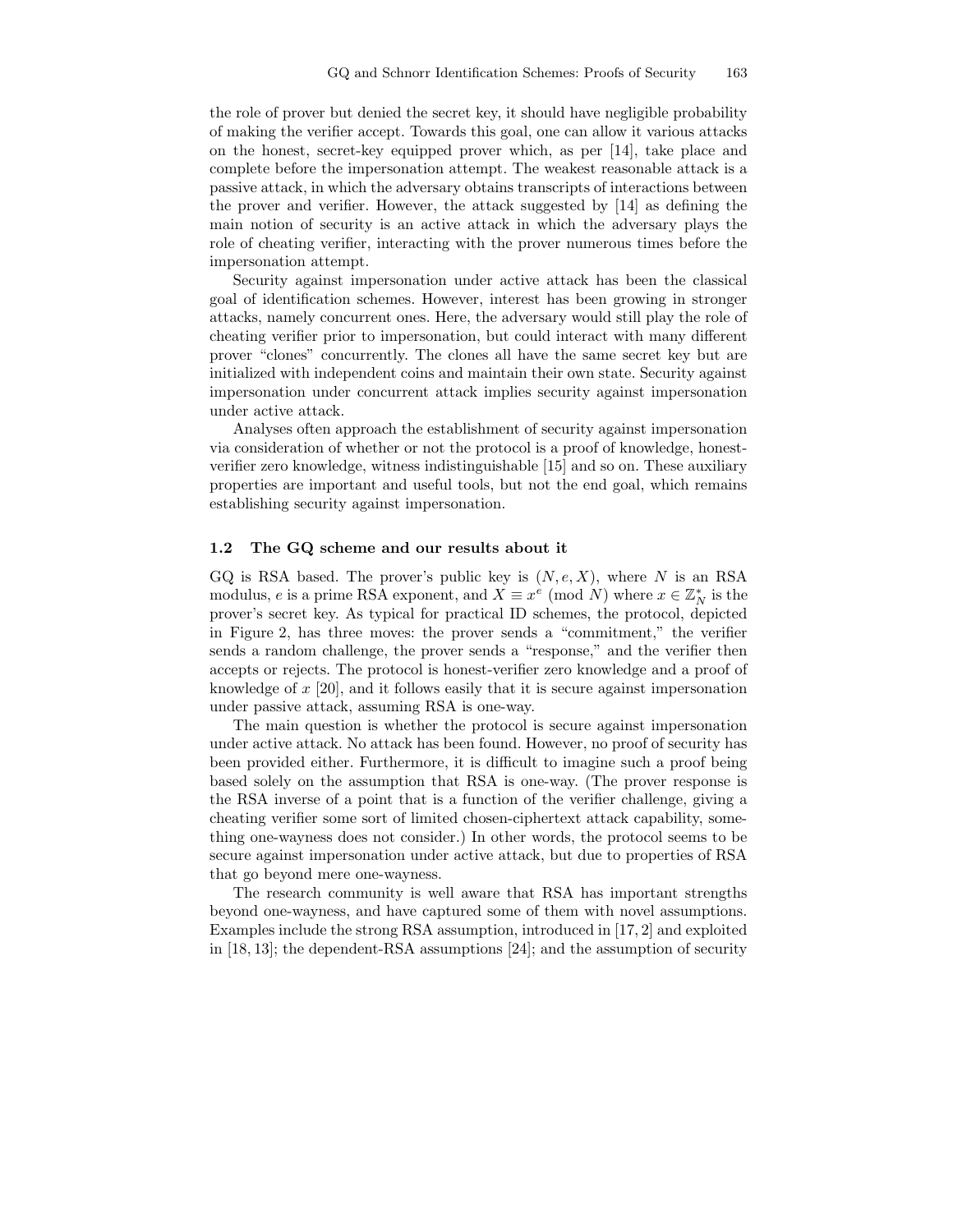under one more inversion [5]. The intent, or hope, of introducing such assumptions is that they underlie not one but numerous uses or protocols. Thus our approach is to attempt to build on this existing experience, and prove security based on one of these assumptions.

We prove that the GQ identification scheme is secure against impersonation, under both active and concurrent attacks, under the assumption that RSA is secure under one more inversion. The precise statement of the result is Corollary 1. Let us now explain the assumption.

Security of RSA under one more inversion, as introduced in [5], considers an adversary given input an RSA public key  $N, e$ , and access to two oracles. The *challenge oracle* takes no inputs and returns a random target point in  $\mathbb{Z}_N^*$ , chosen anew each time the oracle is invoked. The *inversion oracle* given  $y \in$  $\mathbb{Z}_N^*$  returns  $y^d$  mod N, where d is the decryption exponent corresponding to e. The assumption states that it is computationally infeasible for the adversary to output correct inverses of all the target points if the number of queries it makes to its inversion oracle is strictly less than the number of queries it makes to its challenge oracle. (When the adversary makes one challenge query and no inversion queries, this is the standard one-wayness assumption, which is why security under one more inversion is considered an extension of the standard one-wayness assumption.) This assumption was used in [5] to prove the security of Chaum's RSA-based blind-signature scheme [12] in the random oracle model. (Our results, however, do not involve random oracles.) It was also used in [6] to prove the security of an RSA-based transitive signature scheme due to [21].

Our result is based on a relatively novel and strong assumption that should be treated with caution. But the result still has value. It reduces the security of the GQ identification scheme to a question which is solely about the security of the RSA function. Cryptanalysts need no longer attempt to attack the identification scheme, but can instead concentrate on a simply stated assumption about RSA, freeing themselves from the details of the identification model. Furthermore, our result helps clarify and unify the global picture of protocol security by showing that the properties of RSA underlying the security of the GQ identification scheme and Chaum's RSA-based blind-signature scheme are the same. Thus our result brings the benefit we usually expect with a proof of security, namely reduction of the security of many cryptographic problems to a single numbertheoretic problem. Finally, a proof under a stronger than standard assumption is better than no proof at all in the context of a problem whose provable security has remained an open question for more than ten years.

#### 1.3 The Schnorr scheme and our results about it

The Schnorr identification scheme is discrete logarithm based. The prover's public key is  $(q, X)$ , where g is a generator of a suitable prime-order group and  $X = g^x$  where x is the prover's secret key. The protocol, having the usual threemove format, is depicted in Figure 4. Again the protocol is honest-verifier zero knowledge and a proof of knowledge of  $x$  [26], and it follows easily that it is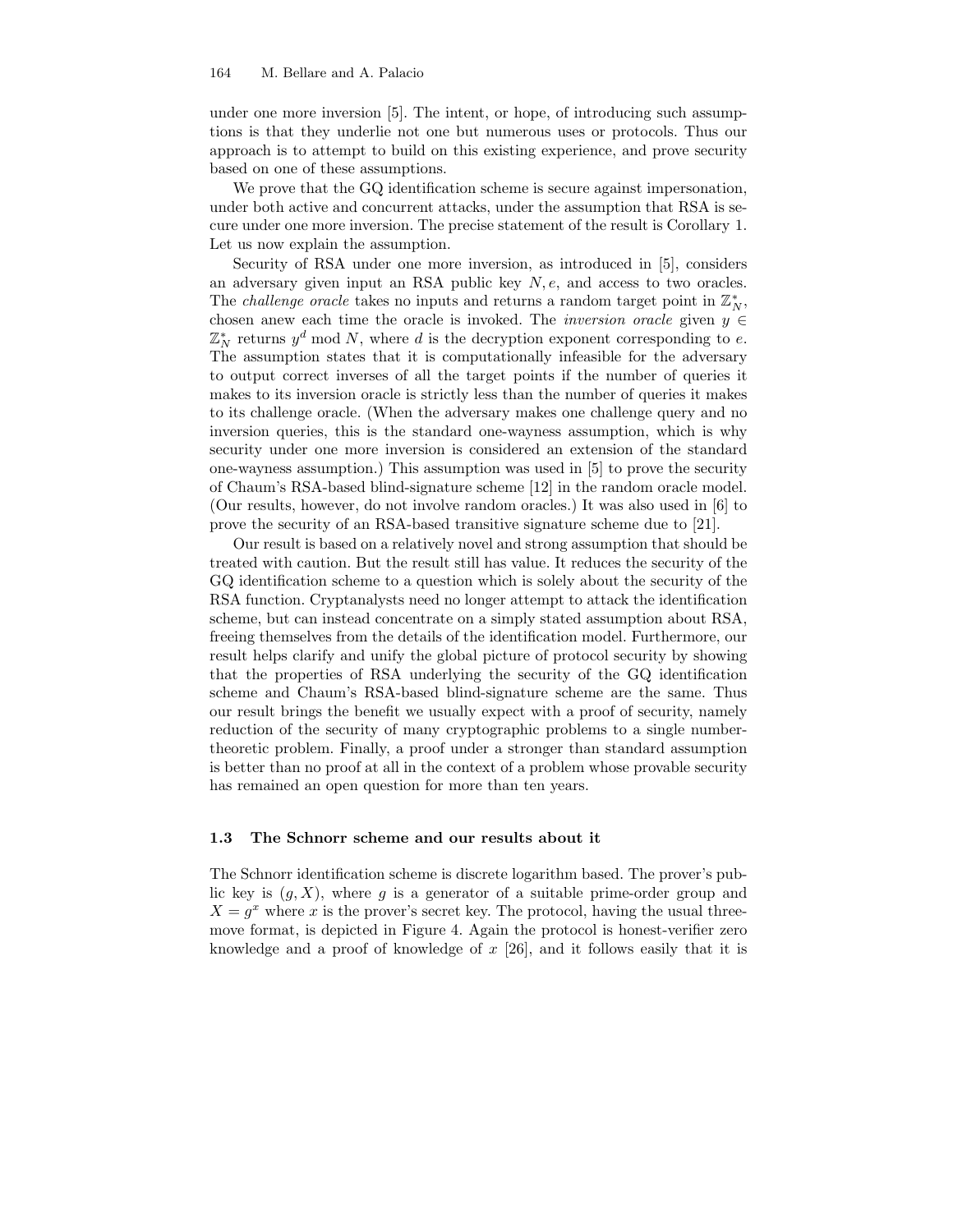secure against impersonation under passive attack, assuming hardness of computation of discrete logarithms in the underlying group. (That is, one-wayness of the discrete exponentiation function.) As with GQ, the scheme appears to be secure against impersonation under active attack in the sense that no attacks are known, but proving security has remained open.

We prove that the Schnorr scheme is secure against impersonation, under both active and concurrent attacks, under the assumption that discrete exponentiation is secure under one more inversion in the underlying group. The precise statement of the result is Corollary 2. The assumption, also introduced in [5], is the natural analogue of the one we used for RSA. The adversary gets input the generator g. Its challenge oracle returns a random group element, and its inversion oracle computes discrete logarithms relative to  $q$ . The assumption states that it is computationally infeasible for the adversary to output correct discrete logarithms of all the target points if the number of queries it makes to its inversion oracle is strictly less than the number of queries it makes to its challenge oracle. (When the adversary makes one challenge query and no inversion queries, this is the standard discrete logarithm assumption, meaning the standard assumption of one-wayness of the discrete exponentiation function.)

The benefits of this result are analogous to those for GQ. Although the assumption is relatively novel and strong, our result reduces the security of the Schnorr identification scheme to a question about the hardness of a numbertheoretic problem, thereby freeing a cryptanalyst from consideration of attacks related to the identification problem itself.

#### 1.4 Discussion and related work

Within the large class of FS follow-on identification schemes, proven security properties vary. Some like GQ and Schnorr did not have proofs of security against active or concurrent attacks. However, the FS scheme itself can be proven secure against impersonation under active and concurrent attacks assuming factoring is hard by exploiting its witness-indistinguishability (WI) and proof-of-knowledge (POK) properties. Okamoto's discrete logarithm based scheme [22] is also WI and a POK, and can thus be proven secure against impersonation under active and concurrent attacks, assuming hardness of the discrete logarithm problem. Similar results hold for other schemes having the WI and POK properties. However, GQ and Schnorr are not WI, since there is only one secret key corresponding to a given public key, so these techniques do not work for them. On the other hand, they are preferable in terms of cost. Both have smaller key size than FS, and Schnorr is more efficient than Okamoto.

The so-called  $2^m$ -th root identification scheme can be viewed as the analogue of the GQ scheme with the RSA encryption exponent e replaced by a power of two, or as a special case of the Ong-Schnorr scheme [23]. This has been proven secure against impersonation under active attack assuming factoring is hard [28, 27]. As far as we know, its security against impersonation under concurrent attack is an open question.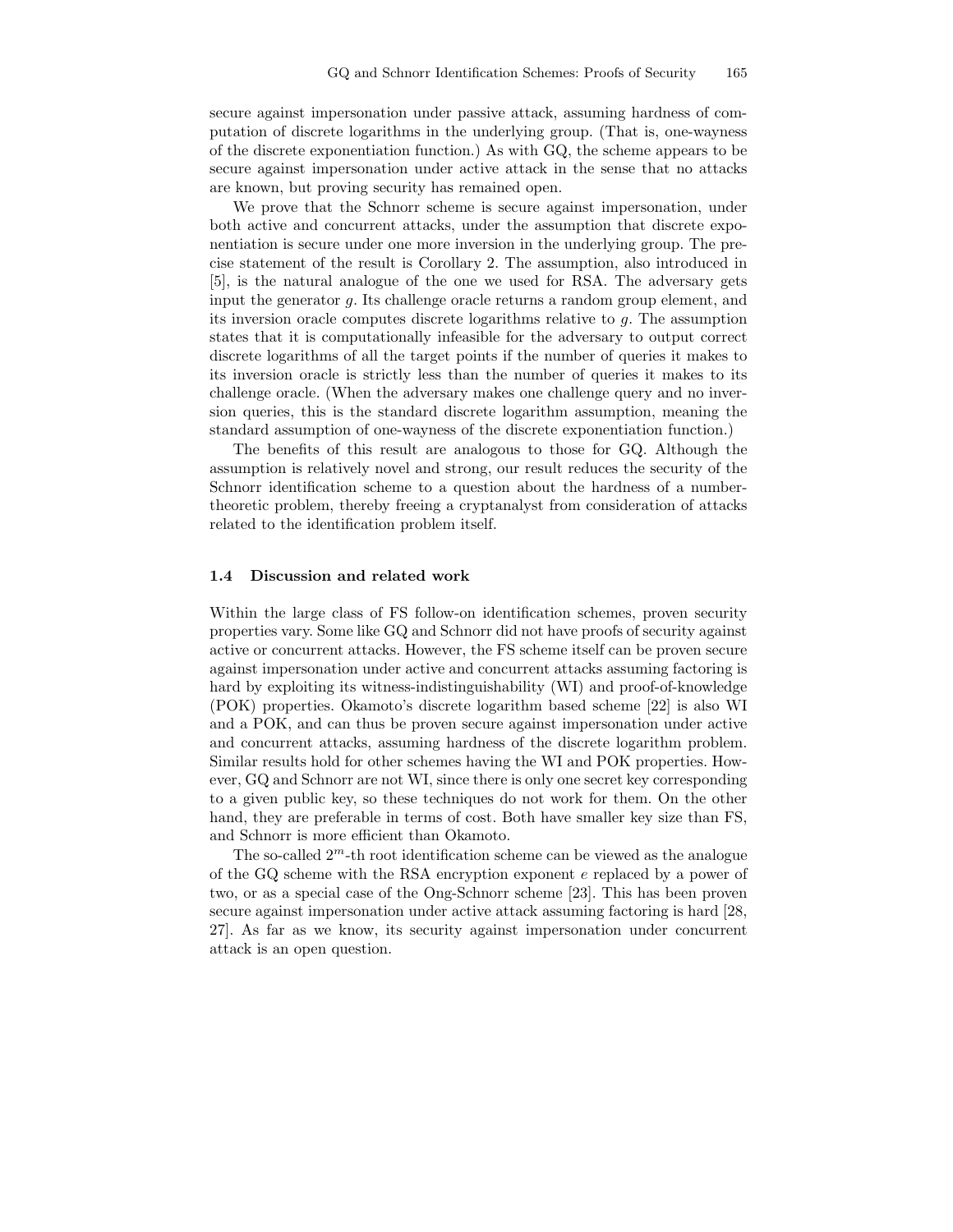The signature schemes obtained from the GQ and Schnorr identification schemes via the Fiat-Shamir transform are already known to be provably-secure in the random oracle model assuming, respectively, the one-wayness of RSA and the hardness of the discrete logarithm problem [25], yet the security of the ID schemes against impersonation under active attack has remained open. This is not a contradiction, since the security of the signature scheme in the random oracle model relies on relatively weak security properties of the ID scheme, namely the security of the latter against impersonation under passive attack [1].

Reset attacks (where the cheating verifier can reset the internal state of prover clones with which it interacts [10, 3]) are not considered here since GQ and Schnorr, as with all proof-of-knowledge based schemes, are insecure against these attacks.

# 2 Definitions

The empty string is denoted  $\varepsilon$ . If x is a string then |x| denotes its length, and if S is a set then  $|S|$  denotes its size.

ID schemes. An *identification* (ID) scheme  $\mathcal{ID} = (K, P, V)$  is a triple of randomized algorithms. On input security parameter  $k \in \mathbb{N}$ , the poly $(k)$ -time keygeneration algorithm  $K$  returns a pair consisting of a public key pk and a matching secret key sk.  $P$  and  $V$  are polynomial-time algorithms that implement the prover and verifier, respectively. We require the natural correctness condition, namely that the boolean decision produced by  $V$ , in the interaction in which  $P$ has input  $pk, sk$  and  $V$  has input  $pk$ , is one with probability one. This probability is over the coin tosses of both parties. We assume that the first and last moves in the interaction always belong to the prover.

The following security notion uses the basic two-phase framework of [14] in which, in a first phase, the adversary attacks the secret-key equipped  $P$ , and then, in a second phase, plays the role of cheating prover, trying to make V accept. We define and prove security only for impersonation under concurrent attack, since the usual (serial) active attack [14] is a special case of a concurrent attack.

IMPERSONATION UNDER CONCURRENT ATTACK. An *imp-ca adversary*  $A =$  $(V, P)$  is a pair of randomized polynomial-time algorithms, the *cheating ver*ifier and cheating prover, respectively. We consider a game having two phases. In the first phase,  $K$  is run on input k to produce  $(pk, sk)$ , a random tape is chosen for  $\hat{V}$  and it is given input pk. It then interacts concurrently with different *clones* of prover  $P$ , all clones having independent random tapes and being initialized with  $pk, sk$ . Specifically, we view  $P$  as a function that takes an incoming message and current state and returns an outgoing message and updated state. Cheating verifier  $\hat{V}$  can issue a request of the form  $(\varepsilon, i)$ . As a result, a fresh random tape  $R_i$  is chosen, the initial state  $St_i$  of clone i is set to  $(pk, sk, R_i)$ , the operation  $(M_{\text{out}}, St_i) \leftarrow P(\varepsilon; St_i)$  is executed,  $M_{\text{out}}$  is returned to  $\hat{V}$ , and the updated  $St_i$  is saved as the new state of clone *i*. Subsequently,  $V$  can issue a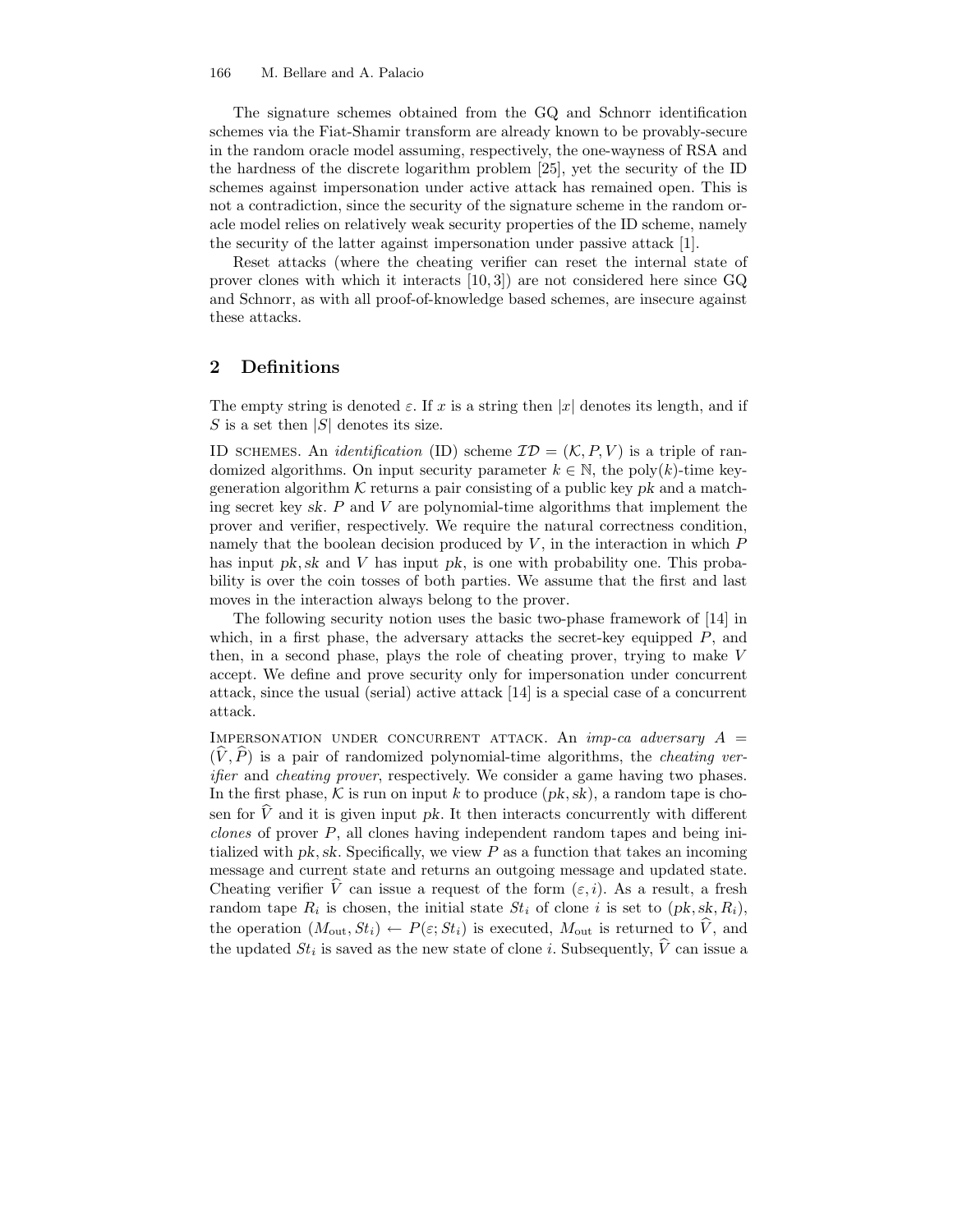request of the form  $(M,i)$ , in which case message M is sent to clone i, who computes  $(M_{\text{out}}, St_i) \leftarrow P(M; St_i)$ , returns  $M_{\text{out}}$  to  $\hat{V}$ , and saves the updated state  $St_i$ . These requests of V can be arbitrarily interleaved. Eventually, V outputs some state information  $St$  and stops, ending the first phase. In the second phase of the game, the cheating prover  $\hat{P}$  is initialized with St, verifier V is initialized with pk and freshly chosen coins, and  $\widehat{P}$  and V interact. We say that adversary A wins if V accepts in this interaction, and the imp-ca advantage of A, denoted

 $\mathbf{Adv}_{\mathcal{ID},A}^{\text{imp-ca}}(k)$ 

is the probability that A wins, taken over the coins of  $K$ , the coins of  $\hat{V}$ , the coins of the prover clones, and the coins of V. (There is no need to give  $\widehat{P}$  separate coins, or even pk, since it can get them from  $\hat{V}$  via  $St$ .) We say that  $\mathcal{ID}$  is secure against impersonation under concurrent attack (IMP-CA secure) if the function

$$
\mathbf{Adv}^{\mathrm{imp-ca}}_{\mathcal{ID}, A}(\cdot)
$$

is negligible for all imp-ca adversaries A of time complexity polynomial in the security parameter k.

We adopt the convention that the *time complexity* of imp-ca adversary A does not include the time taken by the prover clones and the verifier to compute replies to the adversary's requests. Rather we view these as oracles, each returning replies in unit time. Barring this, the time complexity of  $A$  is the execution time of the entire two-phase game, including the time taken for key generation and initializations. This convention simplifies concrete security considerations.

An active attack [14] is captured by considering cheating verifiers that interact serially, one by one, with prover clones. (This means the cheating verifier initializes a clone and finishes interacting with it before starting up another one.)

Comments. We clarify that we stay within the two-phase framework of [14] even while considering concurrent attacks, in the sense that the first phase (in which the adversary mounts a concurrent attack on the secret-key equipped  $P$ ) is assumed to be completed before the start of the second phase (in which the adversary plays the role of cheating prover and tries to make V accept). This reflects applications such as smart card based identification for ATMs [14]. For identification over the Internet, it is more suitable to consider adversaries that can interact with the prover or prover clones even while they are interacting with the verifier in an attempt to make the latter accept. With this, one moves into the domain of authenticated key-exchange protocols which is definitionally more complex (see for example [9, 8, 29, 11]) and where identification without an associated exchange of a session-key is of little practical value.

## 3 Reset lemma

We refer to a three-move protocol of the form depicted in Figure 1 as *canoni*cal. The prover's first message is called its commitment. The verifier selects a *challenge* uniformly at random from a set  $\text{ChSet}_v$  associated to its input v, and, upon receiving a response Rsp from the prover, applies a deterministic decision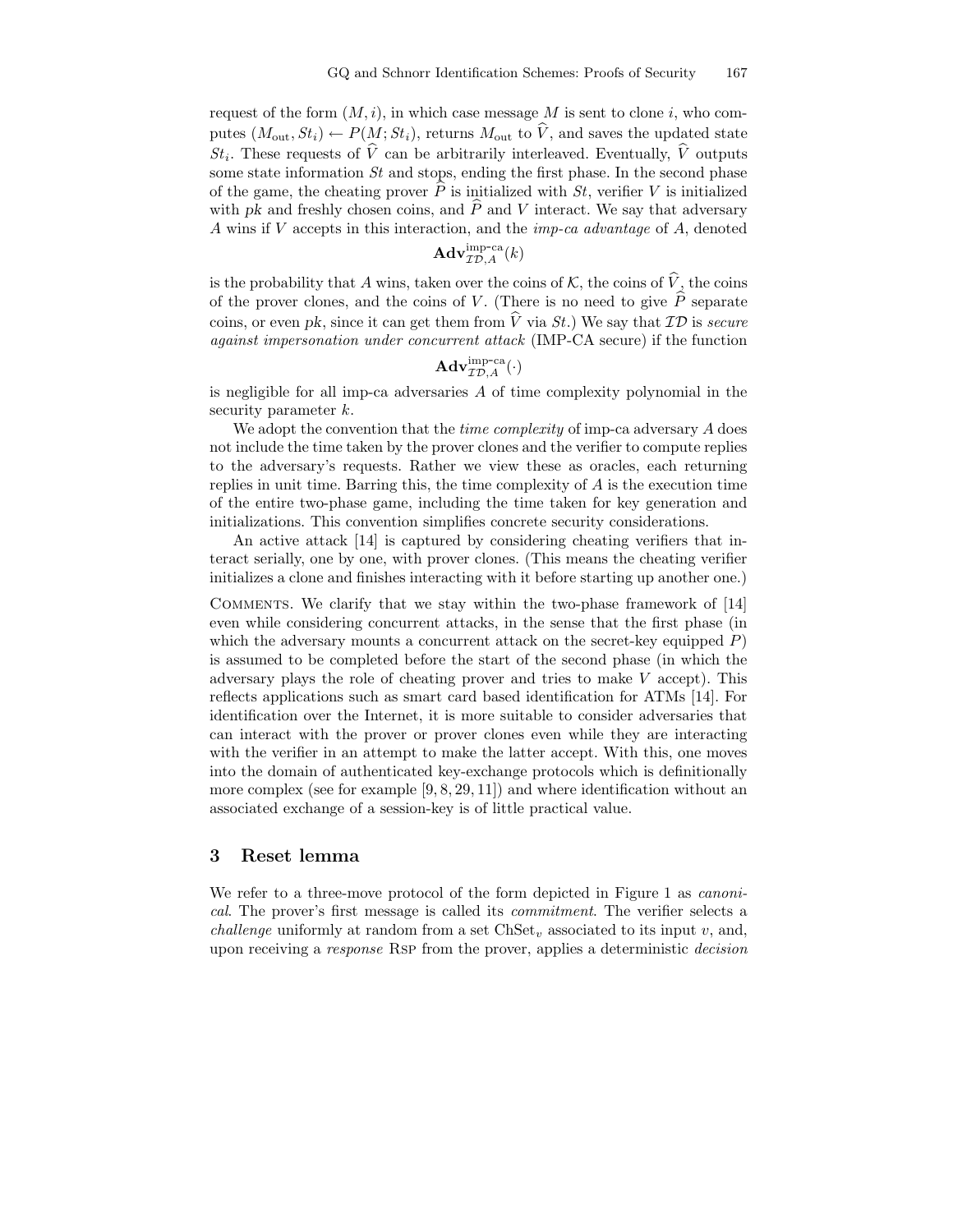

Fig. 1. A canonical protocol. Prover  $Q$  has input  $q$  and random tape  $R$ , and maintains state  $St$ . The verifier has input  $v$  and returns boolean decision  $d$ .

predicate  $DEC_v(CMT, CH, Rsp)$  to compute a boolean decision. The verifier is said to be represented by the pair (ChSet, DEC) which, given the verifier input v, defines the challenge set and decision predicate.

A prover is identified with a function  $Q$  that given an incoming message  $M_{\text{in}}$ (this is  $\varepsilon$  when the prover is initiating the protocol) and its current state  $St$ , returns an outgoing message  $M_{\text{out}}$  and an updated state. The initial state of the prover is  $(q, R)$ , where q is an input for the prover and R is a random tape.

The following lemma, which we call the Reset Lemma, upper bounds the probability that a (cheating) prover Q can convince the verifier to accept as a function of the probability that a certain experiment based on resetting the prover yields two accepting conversation transcripts. We will use this lemma in our proofs of security of the GQ and the Schnorr schemes at the time of exploiting their proof-of-knowledge properties. In the past such analyses were based on the techniques of [14] who considered certain "execution trees" corresponding to the interaction, and their "heavy nodes." The Reset Lemma provides a slightly better bound, has a simple proof, and is general enough to be applicable in numerous settings, saving the need to apply the techniques of [14] from scratch in each analysis, and may thus be of independent interest. Note that the lemma makes no mention of proofs of knowledge; it is just about relating two probabilities. The formulation and proof of the lemma generalize some analyses in [4].

Lemma 1. (Reset Lemma) Let Q be a prover in a canonical protocol with a verifier represented by  $(ChSet, DEC)$ , and let  $q, v$  be inputs for the prover and verifier, respectively. Let  $\operatorname{acc}(q, v)$  be the probability that the verifier accepts in its interaction with  $Q$ , namely the probability that the following experiment returns 1:

Choose random tape R for  $Q$ ;  $St \leftarrow (q, R)$ ;  $(\text{CMT}, St) \leftarrow Q(\varepsilon; St)$  $\text{CH} \stackrel{R}{\leftarrow} \text{ChSet}_v$ ;  $(\text{RSP}, St) \leftarrow Q(\text{CH}; St)$ ;  $d \leftarrow \text{DEC}_v(\text{CMT}, \text{CH}, \text{RSP})$ Return d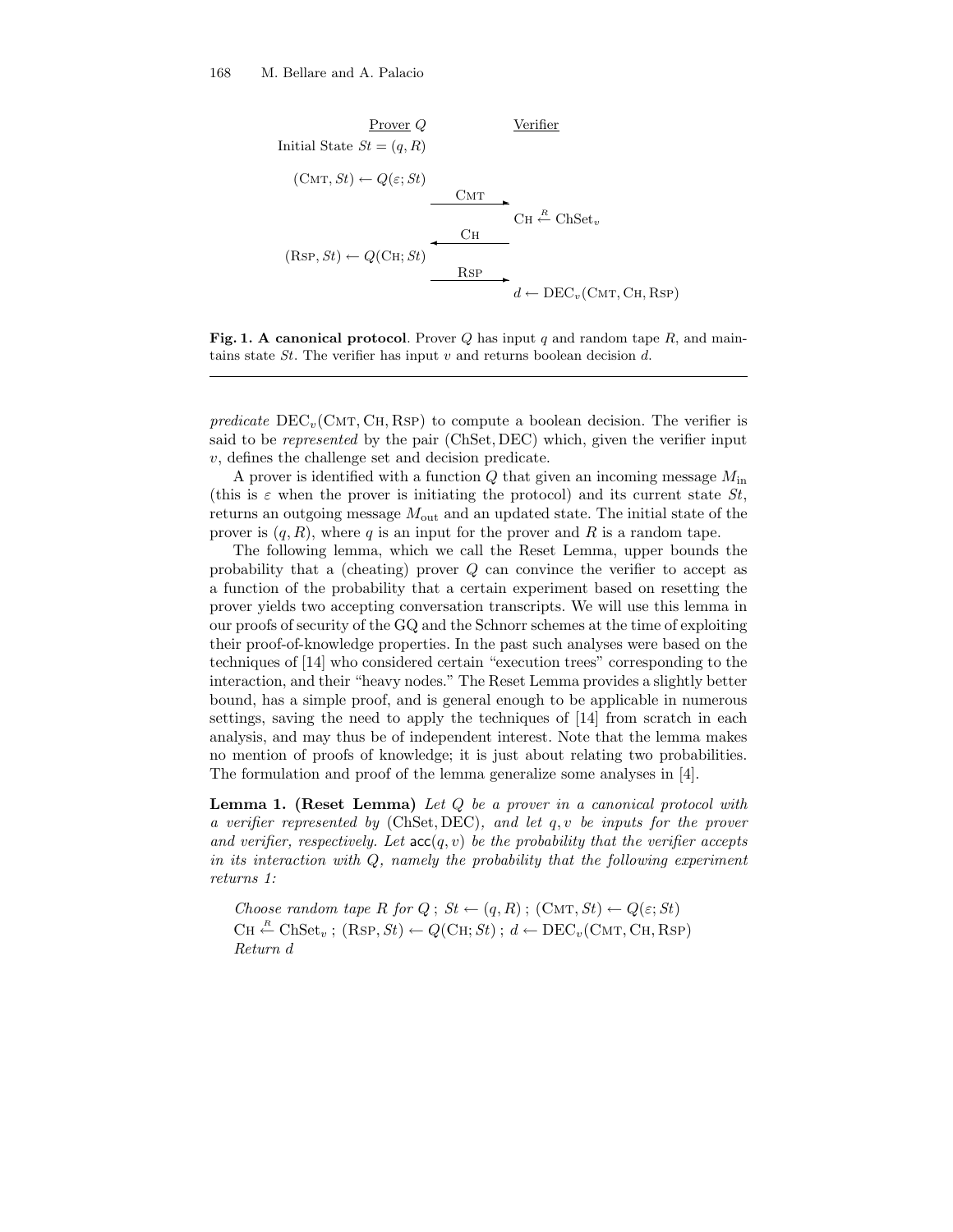Let  $res(q, v)$  be the probability that the following reset experiment returns 1:

Choose random tape R for  $Q$ ;  $St \leftarrow (q, R)$ ;  $(\text{CMT}, St) \leftarrow Q(\varepsilon; St)$  $\text{CH}_1 \stackrel{R}{\leftarrow} \text{ChSet}_v$ ;  $(\text{RSP}_1, St) \leftarrow Q(\text{CH}_1; St)$ ;  $d_1 \leftarrow \text{DEC}_v(\text{CMT}, \text{CH}_1, \text{RSP}_1)$  $\text{CH}_2 \stackrel{R}{\leftarrow} \text{ChSet}_v$ ;  $(\text{RSP}_2, St) \leftarrow Q(\text{CH}_2; St)$ ;  $d_2 \leftarrow \text{DEC}_v(\text{CMT}, \text{CH}_2, \text{RSP}_2)$ If  $(d_1 = 1 \text{ AND } d_2 = 1 \text{ AND } CH_1 \neq CH_2)$  then return 1 else return 0

Then

$$
\mathsf{acc}(q,v) \ \leq \ \frac{1}{|\mathsf{ChSet}_v|} + \sqrt{\mathsf{res}(q,v)} \ . \ \blacksquare
$$

*Proof (Lemma 1).* With q, v fixed, let r denote the length of the prover's random tape. For  $R \in \{0,1\}^r$  let  $\text{CMT}(q, R)$  denote Q's commitment when it has input q and random tape R, and let  $RSP(q, R, CH)$  denote the response provided by Q to verifier challenge  $\text{CH} \in \text{ChSet}_v$  when Q has input q and random tape R. We define functions  $X, Y: \{0, 1\}^r \to [0, 1]$  as follows. For each  $R \in \{0, 1\}^r$  we let

$$
\mathsf{X}(R) = \Pr[\text{DEC}_v(\text{CMT}(q, R), \text{CH}, \text{RSP}(q, R, \text{CH})) = 1],
$$

the probability being over a random choice of CH from  $ChSet_v$ . For each  $R \in$  $\{0,1\}^r$  we let

$$
\mathsf{Y}(R) \; = \; \Pr \left[ \begin{array}{l} \mathrm{DEC}_v(\mathrm{CMT}(q,R),\mathrm{CH}_1,\mathrm{RSP}(q,R,\mathrm{CH}_1)) = 1 \text{ and } \\ \mathrm{DEC}_v(\mathrm{CMT}(q,R),\mathrm{CH}_2,\mathrm{RSP}(q,R,\mathrm{CH}_2)) = 1 \text{ and } \\ \mathrm{CH}_1 \neq \mathrm{CH}_2 \end{array} \right],
$$

the probability being over random and independent choices of  $\rm CH_{1}$  and  $\rm CH_{2}$ from ChSet<sub>v</sub>. A conditioning argument shows that for any  $R \in \{0, 1\}^r$ 

$$
\mathsf{Y}(R) \geq \mathsf{X}(R) \cdot \left[ \mathsf{X}(R) - \frac{1}{|\text{ChSet}_v|} \right].
$$

We view  $X, Y$  as random variables over the sample space  $\{0, 1\}^r$  of coins of  $Q$ . Then letting  $p = 1/|\text{ChSet}_v|$  and using the above we have

$$
\begin{aligned} \text{res}(q, v) &= \mathbf{E} \left[ Y \right] \\ &\geq \mathbf{E} \left[ X \cdot (X - p) \right] \\ &= \mathbf{E} \left[ X^2 \right] - p \cdot \mathbf{E} \left[ X \right] \\ &\geq \mathbf{E} \left[ X \right]^2 - p \cdot \mathbf{E} \left[ X \right] \\ &= \text{acc}(q, v)^2 - p \cdot \text{acc}(q, v) \end{aligned}
$$

In the fourth line above, we used Jensen's inequality<sup>1</sup> applied to the convex function  $f(x) = x^2$ . Using the above we have

$$
\left(\mathrm{acc}(q,v)-\frac{p}{2}\right)^2\;=\;\mathrm{acc}(q,v)^2-p\cdot\mathrm{acc}(q,v)+\frac{p^2}{4}\;\leq\;\mathrm{res}(q,v)+\frac{p^2}{4}\;.
$$

<sup>1</sup> Jensen's inequality states that if  $f$  is a convex function and  $X$  is a random variable, then  $\mathbf{E}[f(X)] \geq f(\mathbf{E}[X]).$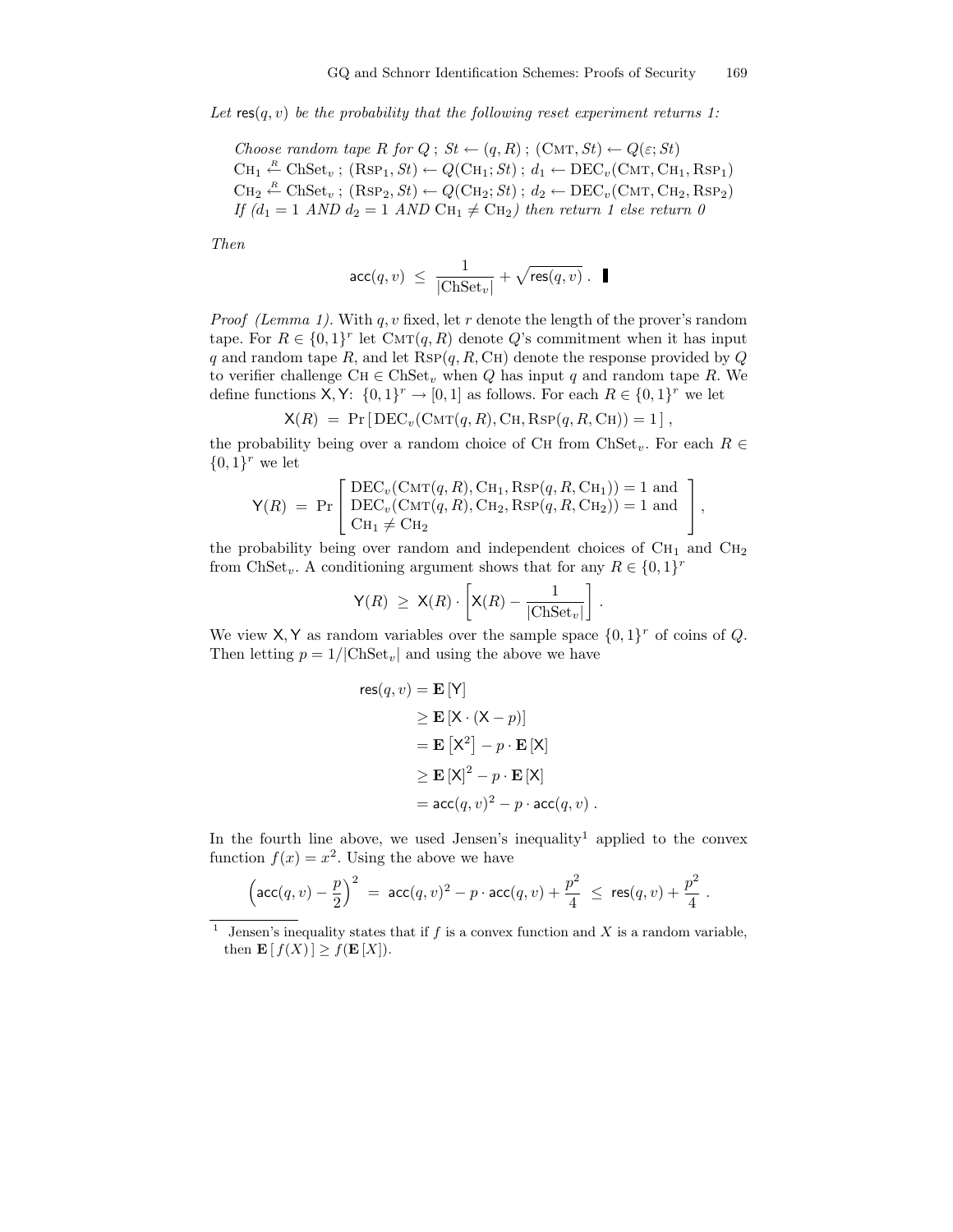Algorithm 
$$
K(k)
$$
  
\n
$$
(N, e, d) \leftarrow K_{\text{rsa}}(k)
$$
\n
$$
x \stackrel{R}{\leftarrow} \mathbb{Z}_N^*
$$
\n
$$
X \leftarrow x^e \mod N
$$
\n
$$
pk \leftarrow (N, e, X)
$$
\n
$$
sk \leftarrow (N, x)
$$
\n
$$
z \leftarrow yx^c \mod N
$$
\n
$$
z \leftarrow yx^c \mod N
$$
\n
$$
z \leftarrow yx^c \mod N
$$
\n
$$
z \leftarrow yx^c \mod N
$$
\n
$$
z \leftarrow yx^c \mod N
$$
\n
$$
z \leftarrow yx^c \mod N
$$
\n
$$
z \leftarrow x^e \equiv YX^c \pmod N
$$
\n
$$
z \leftarrow 1 \text{ else } d \leftarrow 0
$$

Fig. 2. GQ identification scheme. Prover P has input  $pk = (N, e, X)$  and  $sk =$  $(N, x)$ . Verifier V has input pk.

T aking the square-root of both sides of the above, and using the fact that  $\sqrt{a+b} \leq \sqrt{a} + \sqrt{b}$  for all real numbers  $a, b \geq 0$ , we get

$$
\mathrm{acc}(q,v) - \frac{p}{2} ~\leq~ \sqrt{\mathrm{res}(q,v) + \frac{p^2}{4}} ~\leq~ \sqrt{\mathrm{res}(q,v)} + \sqrt{\frac{p^2}{4}} ~=~ \sqrt{\mathrm{res}(q,v)} + \frac{p}{2}{\,}.
$$

Re-arranging terms gives us the desired conclusion.

#### 4 Security of GQ under concurrent attack

A randomized, poly $(k)$ -time algorithm  $\mathcal{K}_{\text{rsa}}$  is said to be a prime-exponent RSA key generator if on input security parameter  $k \in \mathbb{N}$ , its output is a triple  $(N, e, d)$ where N is the product of two distinct primes,  $2^{k-1} \leq N < 2^k$  (N is k bits long),  $e < \varphi(N)$  is an odd prime,  $gcd(d, \varphi(N)) = 1$ , and  $ed \equiv 1 \pmod{\varphi(N)}$ . We do not pin down any specific such generator. Rather it is a parameter of the GQ identification scheme, and security is proved based on an assumption about it.

GQ IDENTIFICATION SCHEME. Let  $\mathcal{K}_{\text{rsa}}$  be a prime-exponent RSA key generator and let  $l: \mathbb{N} \to \mathbb{N}$  be a polynomial-time computable, polynomially-bounded function such that  $2^{l(k)} < e$  for any e output by  $\mathcal{K}_{\text{rsa}}$  on input k. The GQ *identification scheme* associated to  $K_{\text{rsa}}$  and challenge length l is the ID scheme whose constituent algorithms are depicted in Figure 2. The prover's commitment is a random element  $Y \in \mathbb{Z}_N^*$ . For any verifier input  $pk = (N, e, X)$ , ChSet<sub>pk</sub> =  $\{0,1\}^{l(k)}$ . A challenge  $c \in \text{ChSet}_{pk}$  is interpreted in the natural way as an integer in the set  $\{0, \ldots, 2^{l(k)}-1\}$  in the ensuing computations. Due to the assumption that  $2^{l(k)} < e$ , the challenge is in  $\mathbb{Z}_e$ . The verifier's decision predicate  $DEC_{pk}(Y, c, z)$  evaluates to 1 if and only if z is the RSA-inverse of  $YX<sup>c</sup>$  mod N.

RSA assumption. We recall the notion of security under one more inversion (omi) [5]. An rsa-omi adversary is a randomized, polynomial-time algorithm I that gets input  $N$ ,  $e$  and has access to two oracles. The first is an RSA-inversion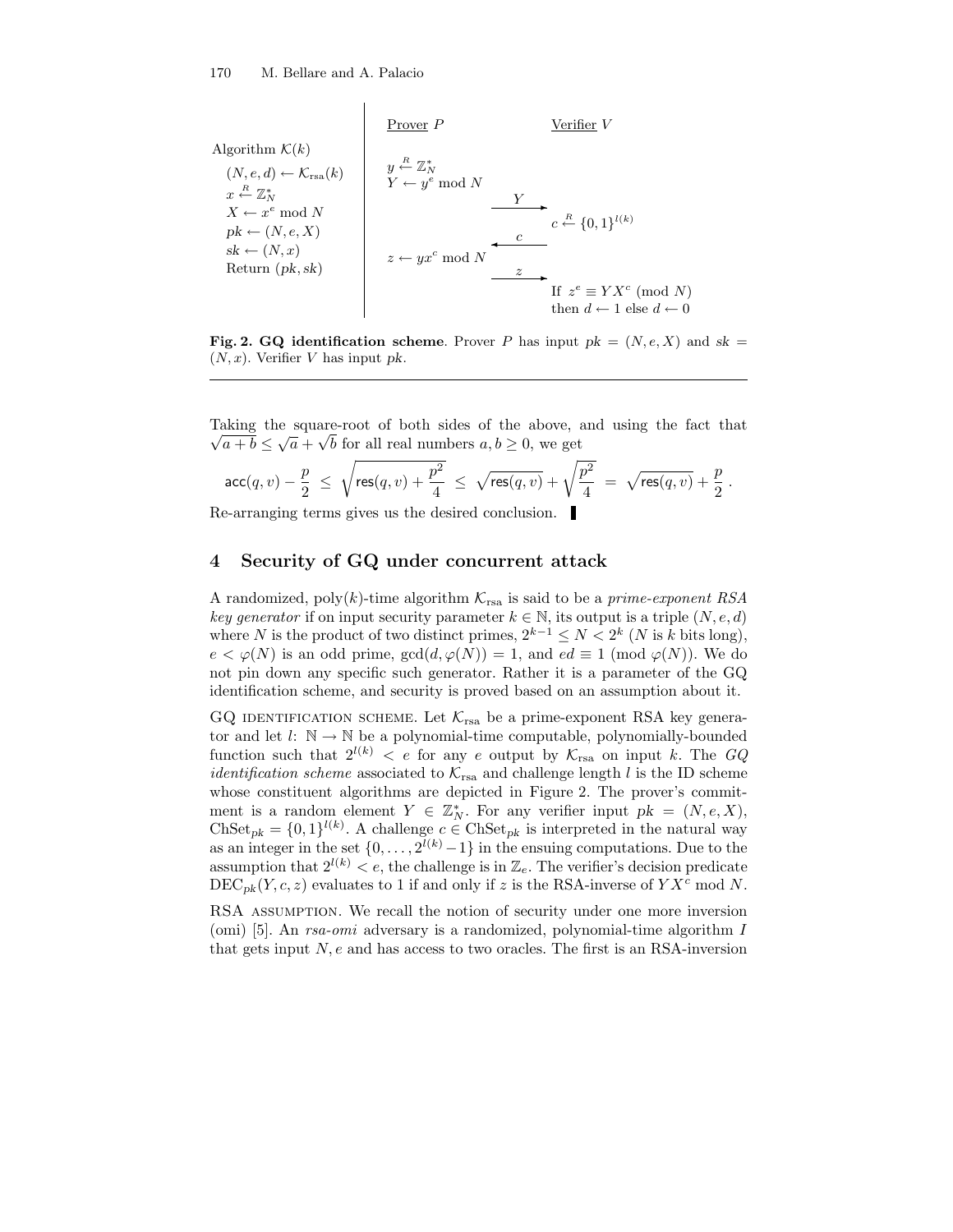oracle  $(\cdot)^d$  mod N that given  $Y \in \mathbb{Z}_N^*$  returns  $Y^d$  mod N. The second is a challenge oracle that, each time it is invoked (it takes no inputs), returns a random challenge point  $W \in \mathbb{Z}_N^*$ . The game considered is to run  $\mathcal{K}_{\text{rsa}}(k)$  to get  $N, e, d$  and then run  $I(N, e)$  with its oracles. Let  $W_1, \ldots, W_n$  denote the challenges returned by  $I$ 's challenge oracle. We say that  $I$  wins if its output is a sequence of points  $w_1, \ldots, w_n \in \mathbb{Z}_N^*$  satisfying  $w_i \equiv W_i^d \pmod{N}$  —meaning I inverts all the challenge points— and also the number of queries made by  $I$  to its RSA-inversion oracle is *strictly less than n*. The *rsa-omi advantage* of *I*, denoted  $\mathbf{Adv}_{\mathcal{K}_{\text{rsa}},I}^{\text{rsa-omi}}(k)$ , is the probability that I wins, taken over the coins of  $\mathcal{K}_{\text{rsa}}$ , the coins of I, and the coins used by the challenge oracle across its invocations. We say that  $\mathcal{K}_{\mathrm{rsa}}$  is OMI secure if the function  $\mathbf{Adv}_{\mathcal{K}_{\text{rsa}},I}^{\text{rsa-omi}}(\cdot)$  is negligible for any rsa-omi adversary I of time complexity polynomial in  $k$ .

We adopt the convention that the *time complexity* of an rsa-omi adversary I is the execution time of the entire game, including the time taken for key generation and one time unit for each reply to an oracle query. (The time taken by the oracles to compute replies to the adversary's queries is not included.)

Result. The following theorem shows that the advantage of any imp-ca attacker against the GQ scheme can be upper bounded via the advantage of a related rsa-omi adversary and a function of the challenge length. The theorem shows the concrete security of the reduction.

**Theorem 1.** Let  $\mathcal{ID} = (K, P, V)$  be the GQ identification scheme associated to prime-exponent RSA key generator  $\mathcal{K}_{\text{rsa}}$  and challenge length l. Let  $A = (\dot{V}, \dot{P})$ be an imp-ca adversary of time complexity  $t(\cdot)$  attacking  $ID$ . Then there exists an rsa-omi adversary I attacking  $\mathcal{K}_{\text{rsa}}$  such that for every k

$$
\mathbf{Adv}_{\mathcal{ID},A}^{\text{imp-ca}}(k) \ \leq \ 2^{-l(k)} + \sqrt{\mathbf{Adv}_{\mathcal{K}_{\text{rsa}},I}^{\text{rsa-omi}}(k)} \ . \tag{1}
$$

Furthermore, the time complexity of I is  $2t(k) + O(k^4 + (n(k) + 1) \cdot l(k) \cdot k^2)$ , where  $n(k)$  is the number of prover clones with which  $\hat{V}$  interacts.

Based on this theorem, which we will prove later, we can easily provide the following security result for the GQ scheme. In this result, we assume that the challenge length  $l$  is super-logarithmic in the security parameter, which means that  $2^{-l(\cdot)}$  is negligible. This assumption is necessary, since otherwise the GQ scheme can be broken merely by guessing the verifier's challenge.

**Corollary 1.** If prime-exponent RSA key generator  $K_{\text{rsa}}$  is OMI secure and challenge length l satisfies  $l(k) = \omega(\log(k))$ , then the GQ identification scheme associated to  $K_{\text{rsa}}$  and l is secure against impersonation under both active and concurrent attacks.

We proceed to prove Theorem 1.

*Proof (Theorem 1).* We assume wlog that  $\hat{V}$  never repeats a request. Fix  $k \in \mathbb{N}$ and let  $(N, e, d)$  be an output of  $\mathcal{K}_{\text{rsa}}$  running on input k. Adversary I has access to an RSA-inversion oracle  $(\cdot)^d$  mod N and a challenge oracle  $\mathcal{O}_N$  that takes no inputs and returns a random challenge point  $W \in \mathbb{Z}_N^*$  each time it is invoked.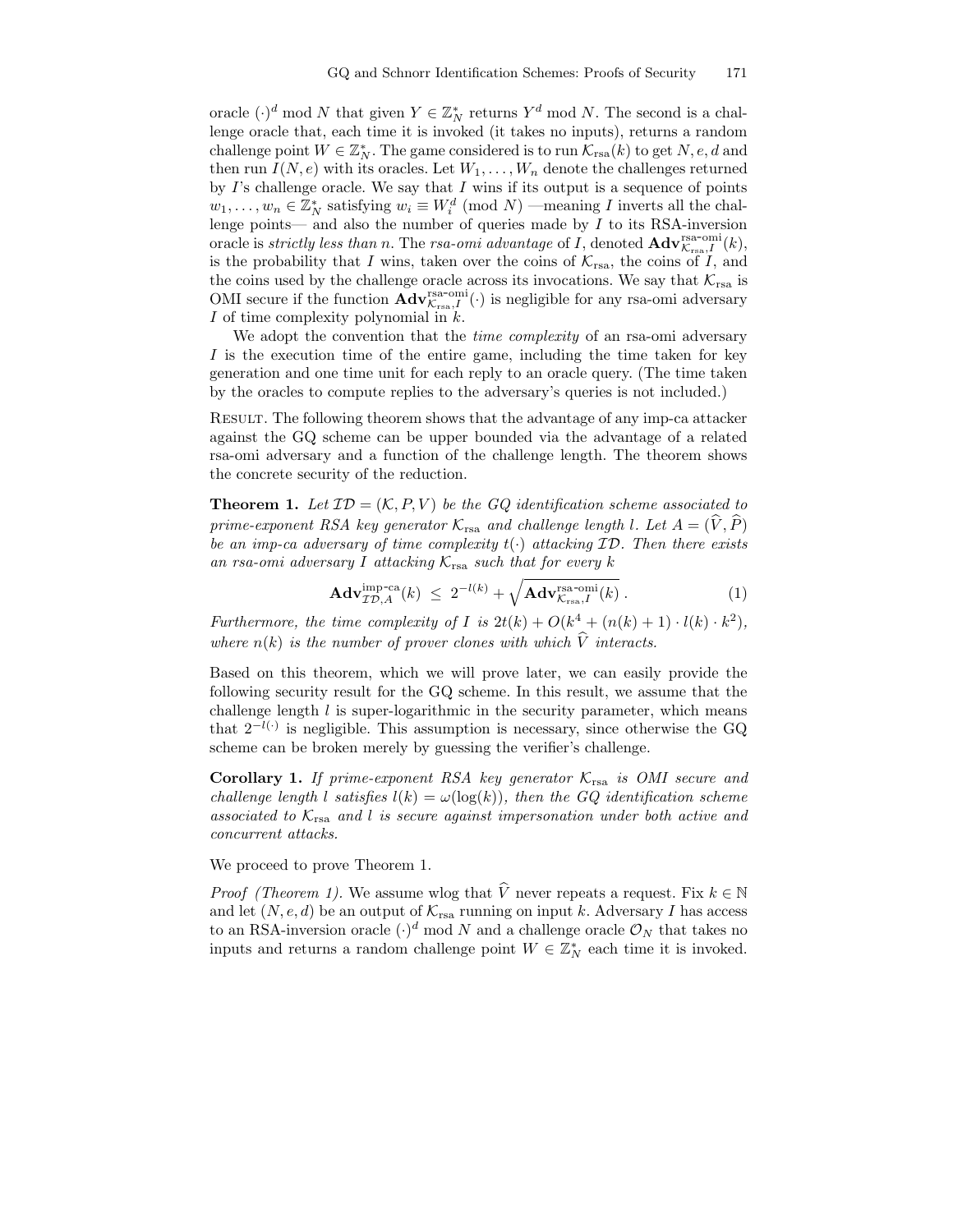#### 172 M. Bellare and A. Palacio

Adversary  $I^{(\cdot)^d \bmod N, \mathcal{O}_N}(N,e)$ 

Make a query to  $\mathcal{O}_N$  and let  $W_0$  be the response;  $pk \leftarrow (N, e, W_0)$ Choose a random tape R for  $\hat{V}$ ; Initialize  $\hat{V}$  with (pk, R);  $n \leftarrow 0$ Run  $\hat{V}$  answering its requests as follows:

When  $\widehat{V}$  issues a request of the form  $(\varepsilon, i)$  do  $n \leftarrow n + 1$ ; Make a query to  $\mathcal{O}_N$ , let  $W_i$  be the response and return  $W_i$  to  $\hat{V}$ When  $\hat{V}$  issues a request of the form  $(c, i)$ , where  $c \in \{0, 1\}^{l(k)}$ , do  $c_i \leftarrow c$ ; Make query  $W_i W_0^{c_i}$  to  $(\cdot)^d$  mod N, let  $z_i$  be the response and return  $z_i$  to  $\hat{V}$ Until  $\hat{V}$  outputs state information St and stops  $St \leftarrow (St, \varepsilon)$ ;  $(Y, St) \leftarrow \widehat{P}(\varepsilon; St)$  $\mathrm{CH}_1 \xleftarrow{R} \{0,1\}^{l(k)}$ ;  $(\mathrm{RSP}_1, \overline{St}) \leftarrow \widehat{P}(\mathrm{CH}_1; St)$ If  $\text{RSP}_1^e \equiv YW_0^{\text{CH}_1} \pmod{N}$  then  $d_1 \leftarrow 1$  else  $d_1 \leftarrow 0$  $\mathrm{CH}_2 \xleftarrow{R} \{0,1\}^{l(k)}$ ;  $(\mathrm{RSP}_2, \overline{St}) \leftarrow \widehat{P}(\mathrm{CH}_2; St)$ If  $\text{RSP}_2^e \equiv YW_0^{\text{CH}_2} \pmod{N}$  then  $d_2 \leftarrow 1$  else  $d_2 \leftarrow 0$ If  $(d_1 = 1 \text{ AND } d_2 = 1 \text{ AND } \text{CH}_1 \neq \text{CH}_2)$  then  $z \leftarrow \text{RSP}_1 \cdot \text{RSP}_2^{-1} \text{ mod } N$ ; ( $\overline{d}, a, b$ ) ← EGCD( $e$ , CH<sub>1</sub> – CH<sub>2</sub>)  $w_0 \leftarrow W_0^a z^b \mod N$ ; For  $i = 1$  to n do  $w_i \leftarrow z_i w_0^{-c_i} \mod N$ Return  $w_0, w_1, \ldots, w_n$ else Return ⊥

Fig. 3. rsa-omi adversary I for the proof of Theorem 1.

The adversary's goal is to invert all the challenges returned by  $\mathcal{O}_N$ , while making fewer queries to its RSA-inversion oracle then the number of such challenges.

A detailed description of the adversary is in Figure 3. It queries its challenge oracle to obtain a random element  $W_0 \in \mathbb{Z}_N^*$  and uses it to create a public key pk for adversary A. It then uses A to achieve its goal by running  $\hat{V}$  and playing the role of the prover clones to answer its requests. In response to a request  $(\varepsilon, i)$ , I queries its challenge oracle and returns the answer  $W_i$  to  $\hat{V}$ . By the definition of prover P, from  $\hat{V}$ 's perspective, this is equivalent to picking a random tape  $R_i$  for prover clone i, initializing clone i with state  $pk, R_i$ , computing clone i's commitment  $W_i$ , and returning the commitment to  $V$ . I is not in possession of the secret key  $sk = (N, W_0^d \mod N)$  corresponding to pk, which the prover clones would use to respond to  $\hat{V}$ 's requests of the form  $(c, i)$ , where  $c \in \{0, 1\}^{l(k)}$ , but it compensates using its access to the RSA-inversion oracle to answer these requests. Specifically, in response to request  $(c, i)$ , I makes the query  $W_i W_0^c$  to its inversion oracle and returns the answer  $z_i$  to  $\hat{V}$ . Since  $z_i = (W_i W_0^c)^d \mod N =$  $W_i^d(W_0^d)^c$  mod N, this is exactly the response that clone i would return to  $\hat{V}$ . Hence I simulates the behavior of the prover clones perfectly.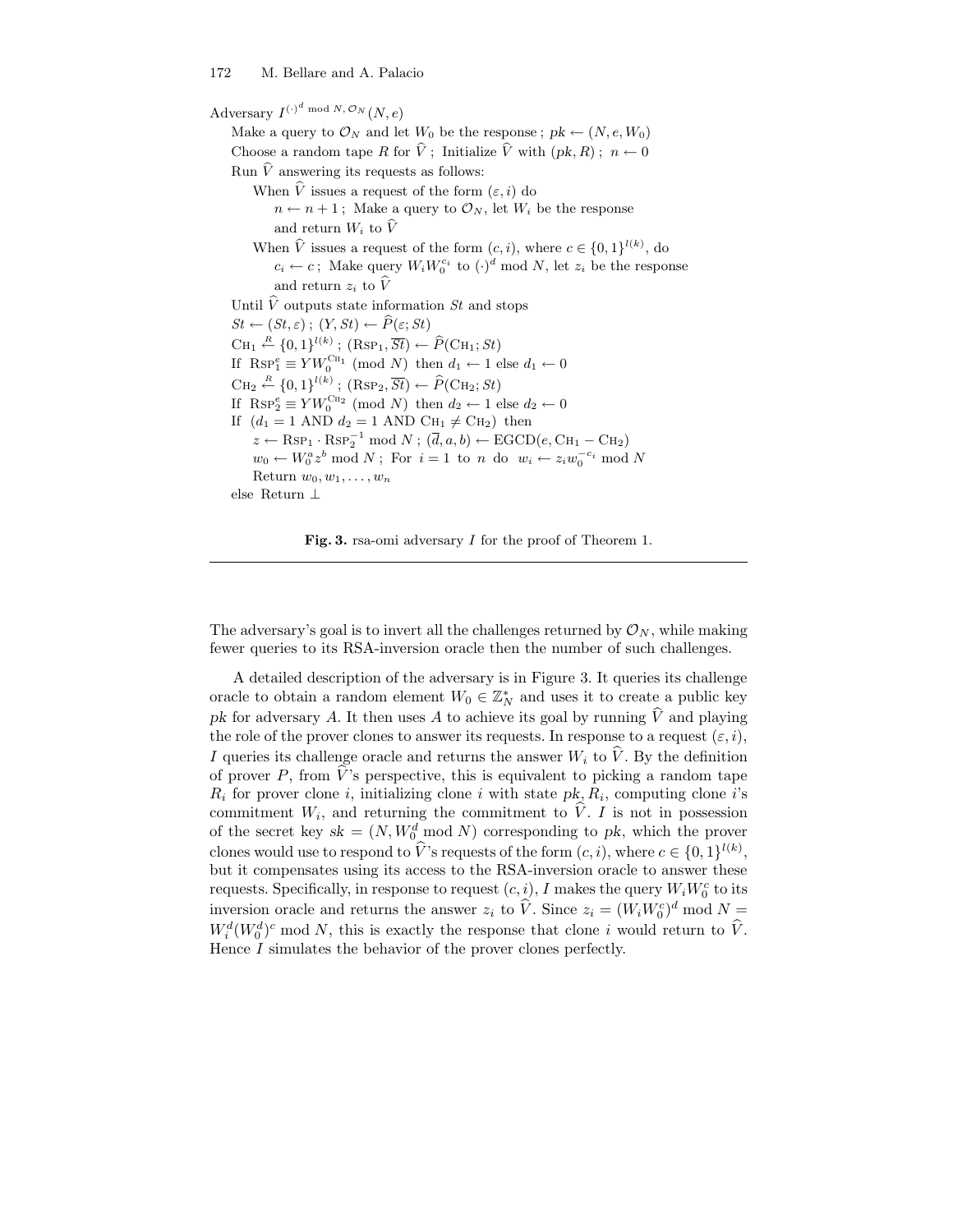If  $n(k)$  is the number of prover clones with which  $\hat{V}$  interacts, when  $\hat{V}$  stops I has made  $n(k)$  queries to its RSA-inversion oracle and it needs to invert  $n(k)+1$ points. I attempts to extract from  $\widehat{P}$ , initialized with the output of  $\widehat{V}$ , the RSAinverse of challenge  $W_0$ . To do so, it runs  $\hat{P}$  obtaining its commitment, selects two independent random challenges from  $\{0,1\}^{l(k)}$ , runs  $\widehat{P}$  to obtain its response to each of these challenges (with the same state), and evaluates the verifier's decision predicate on  $\hat{P}$ 's commitment and each challenge-response pair. If the decision predicate evaluates to 1, meaning  $\hat{P}$  makes the verifier accept, on both accounts and the challenges are different, then I extracts the inverse of  $W_0$  as follows. It computes the quotient mod  $N$  of the cheating prover's responses to the challenges and sets z to this value. We observe that  $z^e \equiv W_0^{\text{CH}_1-\text{CH}_2} \pmod{N}$ . Then I uses the extended Euclid algorithm, EGCD, to compute  $(\overline{d}, a, b)$ , where  $d = \gcd(e, \text{CH}_1 - \text{CH}_2)$  and  $a, b \in \mathbb{Z}$  are such that  $ae + b(\text{CH}_1 - \text{CH}_2) = d$ . By the assumptions that e is prime and  $2^{l(k)} < e$  (which implies  $\text{CH}_1, \text{CH}_2 \in \mathbb{Z}_e$ ),  $d = 1$ . Hence  $ae + b$ (C<sub>H<sub>1</sub></sub> – C<sub>H<sub>2</sub>) = 1. Therefore, modulo N we have</sub>

$$
W_0 \,\,\equiv\,\,W_0^{ae}W_0^{b({\rm CH}_1-{\rm CH}_2)} \,\,\equiv\,\,W_0^{ae}(W_0^{\rm CH_1-CH_2})^b \,\,\equiv\,\,W_0^{ae}(z^e)^b \,\,\equiv\,\, (W_0^a z^b)^e \;.
$$

This shows that  $w_0 = W_0^a z^b \mod N$  is the RSA-inverse of  $W_0$ . For  $i = 1, ..., n(k)$ , I computes the inverse of the *i*-th challenge point as  $w_i = z_i w_0^{-c_i} \mod N$ . To prove that this computation yields the desired RSA-inverse, we show that  $w_i^e \equiv$  $W_i \pmod{N}$ . Since  $z_i$  is the inverse of  $W_i W_0^{c_i}$  and  $w_0$  is the inverse of  $W_0$ ,

$$
w_i^e \equiv (z_i w_0^{-c_i})^e \equiv z_i^e (w_0^e)^{-c_i} \equiv W_i W_0^{c_i} W_0^{-c_i} \equiv W_i \pmod{N}.
$$

If the decision predicate does not evaluate to 1 on both occasions or the challenges coincide, then I fails. Therefore, I wins if and only if  $d_1 = 1$ ,  $d_2 = 1$  and  $CH_1 \neq CH_2$ . We proceed to relate the probability of this event with the imp-ca advantage of adversary A.

We observe that pk has the same distribution as in the two-phase game that defines a concurrent attack. Since I simulates the environment provided to  $\widehat{V}$  in that game perfectly,  $\hat{V}$  behaves as it does when performing a concurrent attack against  $\mathcal{ID}$ , and  $\hat{P}$  is given state information with the same distribution as in that case. Therefore, the probability that  $d_1 = 1$  is exactly  $\mathbf{Adv}_{\mathcal{ID},A}^{\text{imp-ca}}(k)$ .

Let  $\operatorname{acc}(St, pk)$  denote the probability that  $d_1 = 1$  when the public key created by I is pk and the output of  $\hat{V}$  is St. (This probability is over the choice of challenge CH<sub>1</sub>.) Let  $res(St, pk)$  denote the probability that  $d_1 = 1, d_2 = 1$  and  $\text{CH}_1 \neq \text{CH}_2$  when the public key created by I is pk and the output of  $\hat{V}$  is St. (The probability here is over the choice of challenges  $\rm CH_1$  and  $\rm CH_2$ .) Then, if  $\mathbf{E}[\cdot]$  denotes the expectation of random variable  $\cdot$  over the choice of pk and  $St$ , the probability that  $d_1 = 1$  is  $\mathbf{E} [\text{acc}(St, pk)]$ , and the probability that I wins is **E** [res( $St, pk$ )]. Applying the Reset Lemma to  $\widehat{P}$  with input  $St$  and verifier V with input  $pk$ , where the latter is implemented by  $I$ , we have

$$
\mathsf{acc}(St, pk) \leq 2^{-l(k)} + \sqrt{\mathsf{res}(St, pk)} \ .
$$

We obtain Equation (1) as follows.

$$
\mathbf{Adv}_{\mathcal{ID},A}^{\text{imp-ca}}(k) = \mathbf{E}\left[\,\mathsf{acc}(St,pk)\,\right]
$$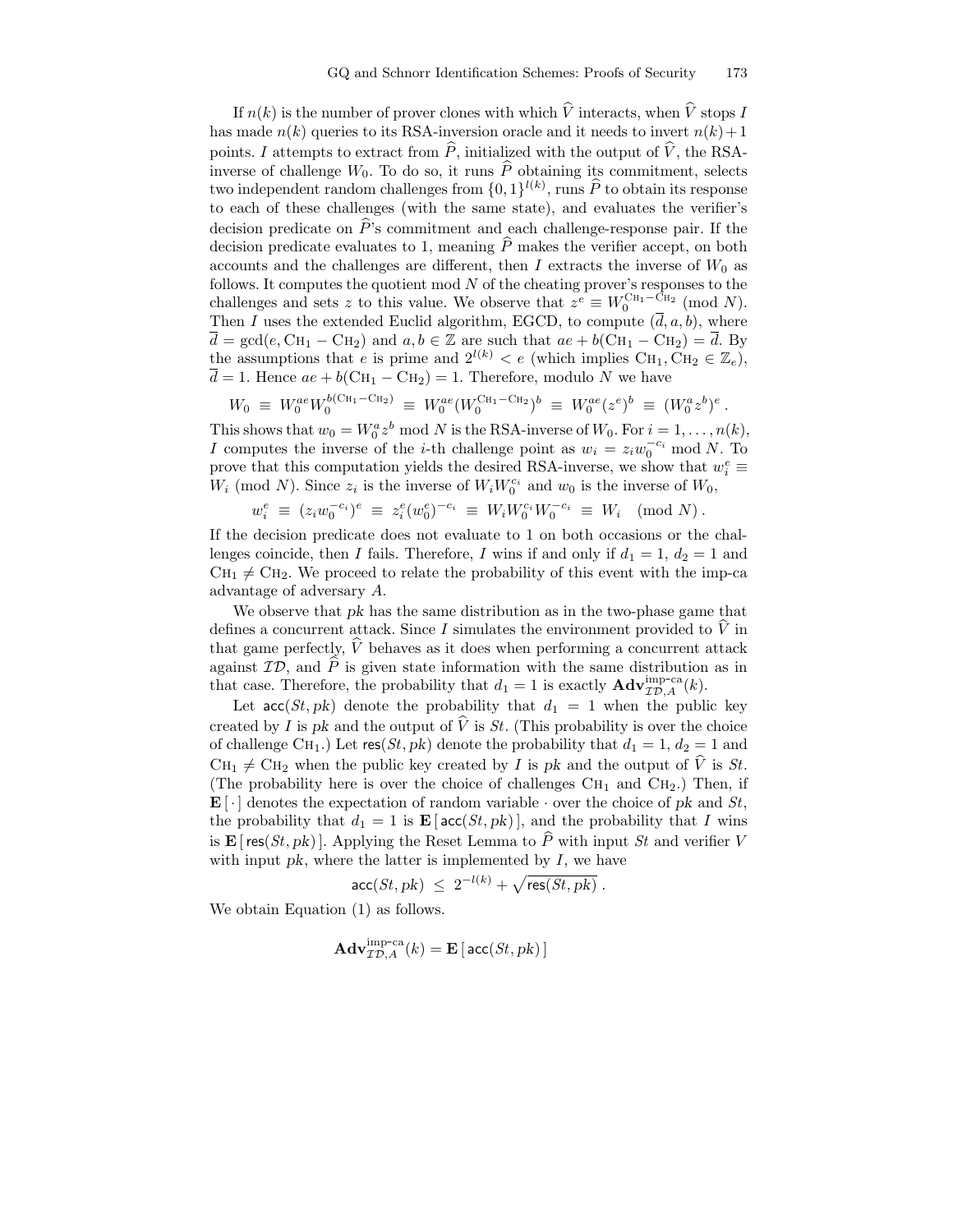$\overline{\phantom{a}}$ 

Algorithm 
$$
K(k)
$$
  
\n $(q, g) \leftarrow K_{\text{dl}}(k)$   
\n $x \stackrel{R}{\leftarrow} \mathbb{Z}_q$   
\n $X \leftarrow g^x$   
\n $pk \leftarrow (q, g, X)$   
\n $sk \leftarrow (q, x)$   
\nReturn  $(pk, sk)$   
\n $x \leftarrow y + cx \mod q$   
\n $y \stackrel{R}{\leftarrow} \mathbb{Z}_q$   
\n $y \leftarrow g^y$   
\n $y \leftarrow g^y$   
\n $y \leftarrow g^y$   
\n $y \leftarrow g^y$   
\n $y \leftarrow g^y$   
\n $y \leftarrow g^y$   
\n $y \leftarrow g^y$   
\n $y \leftarrow g^z$   
\n $y \leftarrow g^z$   
\n $y \leftarrow g^z$   
\n $y \leftarrow g^z$   
\n $y \leftarrow g^z$   
\n $y \leftarrow g^z$   
\n $y \leftarrow g^z$   
\n $y \leftarrow g^z$   
\n $y \leftarrow g^z$   
\n $y \leftarrow g^z$   
\n $y \leftarrow g^z$   
\n $y \leftarrow g^z$   
\n $y \leftarrow g^z$   
\n $y \leftarrow g^z$   
\n $y \leftarrow g^z$   
\n $y \leftarrow g^z$   
\n $y \leftarrow g^z$   
\n $y \leftarrow g^z$   
\n $y \leftarrow g^z$   
\n $y \leftarrow g^z$   
\n $y \leftarrow g^z$   
\n $y \leftarrow g^z$   
\n $y \leftarrow g^z$   
\n $y \leftarrow g^z$   
\n $y \leftarrow g^z$   
\n $y \leftarrow g^z$   
\n $y \leftarrow g^z$   
\n $y \leftarrow g^z$   
\n $y \leftarrow g^z$   
\n $y \leftarrow g^z$   
\n $y \leftarrow g^z$   
\n $y \leftarrow g^z$   
\n $y \leftarrow g^z$ 

Fig. 4. Schnorr identification scheme. Prover P has input  $pk = (q, q, X)$  and  $sk = (q, x)$ . Verifier V has input pk.

$$
\leq \mathbf{E}\left[2^{-l(k)} + \sqrt{\mathsf{res}(St, pk)}\right]
$$
  
=  $2^{-l(k)} + \mathbf{E}\left[\sqrt{\mathsf{res}(St, pk)}\right]$   
 $\leq 2^{-l(k)} + \sqrt{\mathbf{E}\left[\mathsf{res}(St, pk)\right]}$   
=  $2^{-l(k)} + \sqrt{\mathbf{Adv}_{\mathcal{K}_{\text{rsa}},I}^{\text{rsa}-\text{omi}}(k)},$ 

where the last inequality follows from Jensen's inequality<sup>2</sup> applied to the concave function  $f(x) = \sqrt{x}$ .

The proof of the claim about the time complexity of adversary  $I$  is in the full version of this paper [7].  $\blacksquare$ 

### 5 Security of Schnorr under concurrent attack

A randomized, poly $(k)$ -time algorithm  $\mathcal{K}_{dl}$  is said to be a *discrete logarithm* parameter generator if given security parameter  $k \in \mathbb{N}$ , it outputs a pair  $(q, g)$ where q is a prime such that  $q | p - 1$  for a prime p with  $2^{k-1} \le p < 2^k$  (p is k bits long), and g is a generator of  $G_q$ , a subgroup of  $\mathbb{Z}_p^*$  of order q. As before, we do not pin down any specific such generator. The generator is a parameter of the Schnorr scheme, and security is proved based on an assumption about it.

SCHNORR IDENTIFICATION SCHEME. Let  $\mathcal{K}_{\mathrm{dl}}$  be a discrete logarithm parameter generator and let  $l: \mathbb{N} \to \mathbb{N}$  be a polynomial-time computable, polynomiallybounded function such that  $2^{l(k)} < q$  for any q output by  $\mathcal{K}_{\text{dl}}$  on input k. The Schnorr identification scheme associated to  $\mathcal{K}_{d}$  and challenge length l is the

<sup>2</sup> Jensen's inequality states that if  $f$  is a concave function and  $X$  is a random variable, then  $\mathbf{E}[f(X)] \leq f(\mathbf{E}[X]).$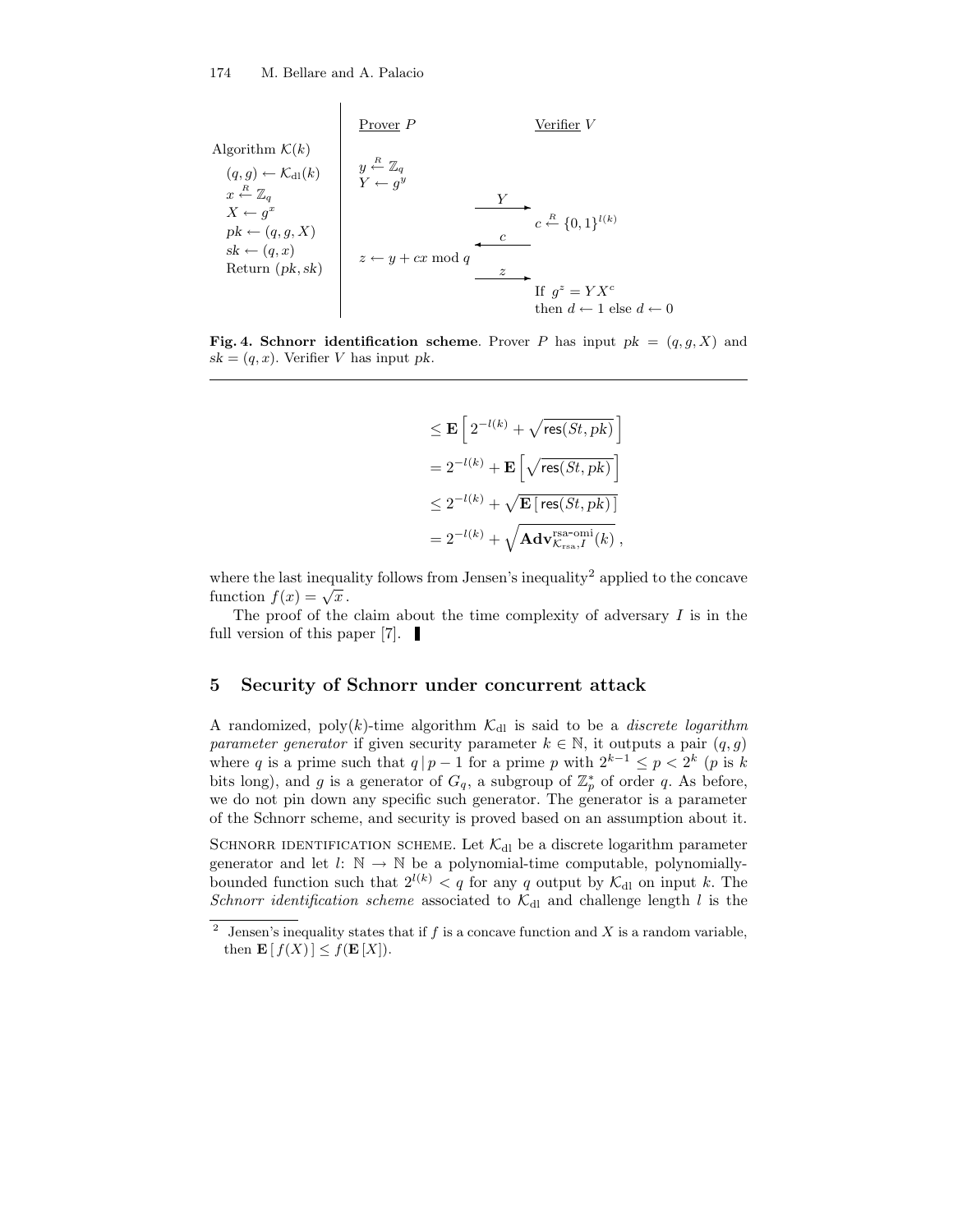ID scheme whose constituent algorithms are depicted in Figure 4. The prover's commitment is a random element  $Y \in G_q$ . For any verifier input  $pk = (q, g, X)$ , ChSet<sub>pk</sub> =  $\{0,1\}^{l(k)}$ . A challenge  $c \in \text{ChSet}_{pk}$  is interpreted as an integer in the set  $\{0, \ldots, 2^{l(k)}-1\}$  in the ensuing computations. The assumption that  $2^{l(k)} < q$  implies that the challenge is in  $\mathbb{Z}_q$ . The verifier's decision predicate  $DEC_{pk}(Y, c, z)$  evaluates to 1 if and only if z is the discrete log of  $YX<sup>c</sup>$ .

DL ASSUMPTION. We recall the notion of security under one more discrete logarithm (omdl) [5]. An omdl adversary is a randomized, polynomial-time algorithm I that gets input  $q, q$  and has access to two oracles. The first is a discrete log oracle  $\text{DLog}_{G_q,g}(\cdot)$  that given  $Y \in G_q$  returns  $y \in \mathbb{Z}_q$  such that  $g^y = Y$ . The second is a challenge oracle that, each time it is invoked, returns a random challenge point  $W \in G_q$ . The game considered is to run  $\mathcal{K}_{\text{dl}}(k)$  to get q, g and then run  $I(q, g)$  with its oracles. Let  $W_1, \ldots, W_n$  denote the challenges returned by  $I$ 's challenge oracle. We say that  $I$  wins if its output is a sequence of points  $w_1, \ldots, w_n \in Z_q$  satisfying  $g^{w_i} = W_i$ , and also the number of queries made by I to its discrete log oracle is *strictly less than n*. The *omdl advantage* of  $I$ , denoted  $\mathbf{Adv}_{\mathcal{K}_{\text{d1}},I}^{\text{omdl}}(k)$ , is the probability that I wins, taken over the coins of  $\mathcal{K}_{\text{d1}}$ , the coins of  $I$ , and the coins used by the challenge oracle across its invocations. We say that  $\mathcal{K}_{\text{dl}}$  is OMDL secure if the function  $\mathbf{Adv}_{\mathcal{K}_{\text{dl}},I}^{\text{omdl}}(\cdot)$  is negligible for any omdl adversary I of time complexity polynomial in k.

We adopt the same convention regarding time complexity as in the case of an rsa-omi adversary.

Result. The following theorem guarantees that the advantage of any imp-ca adversary attacking the Schnorr scheme can be upper bounded via the advantage of a related omdl adversary and a function of the challenge length.

**Theorem 2.** Let  $\mathcal{ID} = (K, P, V)$  be the Schnorr identification scheme associated to discrete logarithm parameter generator  $K_{dl}$  and challenge length l. Let  $A = (\hat{V}, \hat{P})$  be an imp-ca adversary of time complexity  $t(\cdot)$  attacking ID. Then there exists an omdl adversary I attacking  $K_{\text{dl}}$  such that for every k

$$
\mathbf{Adv}_{\mathcal{ID},A}^{\text{imp-ca}}(k) \ \leq \ 2^{-l(k)} + \sqrt{\mathbf{Adv}_{\mathcal{K}_{\text{dl}},I}^{\text{omdl}}(k)} \ . \tag{2}
$$

Furthermore, the time complexity of I is  $2t(k) + O(k^3 + (l(k) + n(k)) \cdot k^2)$ , where  $n(k)$  is the number of prover clones with which  $\widehat{V}$  interacts.

The proof of Theorem 2 is in the full version of this paper [7]. This theorem implies the following security result for the Schnorr scheme.

**Corollary 2.** If discrete logarithm parameter generator  $K_{\text{dl}}$  is OMDL secure and challenge length l satisfies  $l(k) = \omega(\log(k))$ , then the Schnorr identification scheme associated to  $\mathcal{K}_{dl}$  and l is secure against impersonation under both active and concurrent attacks.

As in the case of the GQ scheme, the assumption that the challenge length l is super-logarithmic in the security parameter is necessary since otherwise the Schnorr scheme can be broken by guessing the verifier's challenge.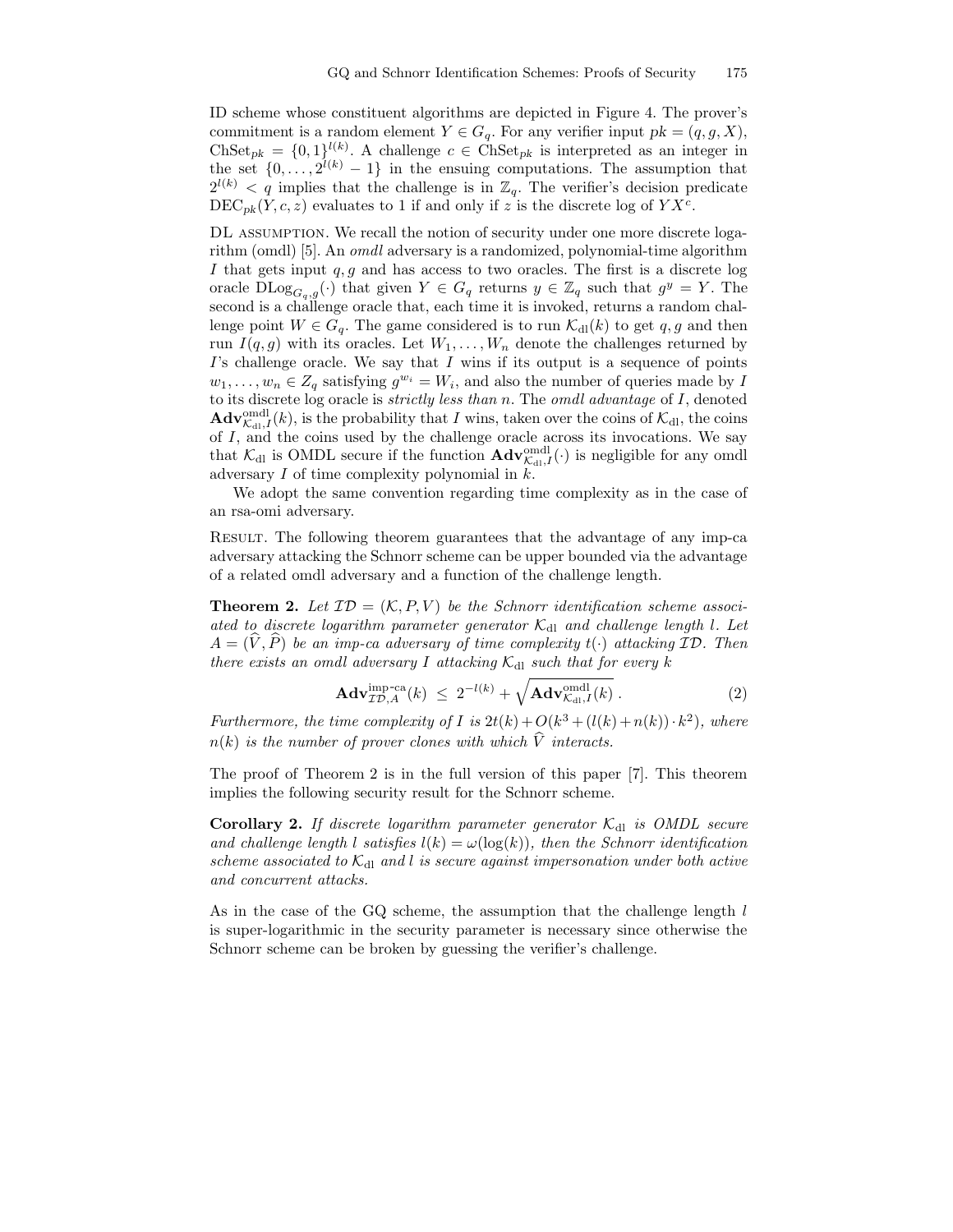## Acknowledgments

The authors were supported in part by NSF grant CCR-0098123, NSF grant ANR-0129617 and an IBM Faculty Partnership Development Award.

## References

- 1. M. Abdalla, J. An, M. Bellare and C. Namprempre. From identification to signatures via the Fiat-Shamir Transform: Minimizing assumptions for security and forward-security. Advances in Cryptology – EUROCRYPT '02, Lecture Notes in Computer Science Vol. 2332 , L. Knudsen ed., Springer-Verlag, 2002.
- 2. N. BARIĆ AND B. PFITZMANN. Collision-free accumulators and fail-stop signature schemes without trees. Advances in Cryptology – EUROCRYPT '97, Lecture Notes in Computer Science Vol. 1233, W. Fumy ed., Springer-Verlag, 1997.
- 3. M. Bellare, M. Fischlin, S. Goldwasser and S. Micali. Identification protocols secure against reset attacks. Advances in Cryptology – EUROCRYPT '01, Lecture Notes in Computer Science Vol. 2045, B. Pfitzmann ed., Springer-Verlag, 2001.
- 4. M. Bellare and S. Miner. A forward-secure digital signature scheme. Advances in Cryptology – CRYPTO '99, Lecture Notes in Computer Science Vol. 1666, M. Wiener ed., Springer-Verlag, 1999.
- 5. M. Bellare, C. Namprempre, D. Pointcheval and M. Semanko. The one-more-RSA inversion problems and the security of Chaum's blind signature scheme. Available as IACR eprint archive Report 2001/002, http://eprint. iacr.org/2001/002/. Preliminary version, entitled "The power of RSA inversion oracles and the security of Chaum's RSA-based blind signature scheme," in Financial Cryptography '01, Lecture Notes in Computer Science Vol. 2339, P. Syverson ed., Springer-Verlag, 2001.
- 6. M. Bellare and G. Neven. Transitive signatures based on factoring and RSA. Manuscript, May 2002.
- 7. M. Bellare and A. Palacio. GQ and Schnorr identification schemes: Proofs of security against impersonation under active and concurrent attacks. Full version of this paper, available via http://www-cse.ucsd.edu/uers/mihir.
- 8. M. Bellare, D. Pointcheval and P. Rogaway. Authenticated key exchange secure against dictionary attacks. Advances in Cryptology – EUROCRYPT '00, Lecture Notes in Computer Science Vol. 1807, B. Preneel ed., Springer-Verlag, 2000.
- 9. M. Bellare and P. Rogaway. Entity authentication and key distribution. Advances in Cryptology – CRYPTO '93, Lecture Notes in Computer Science Vol. 773, D. Stinson ed., Springer-Verlag, 1993.
- 10. R. Canetti, S. Goldwasser, O. Goldreich and S. Micali. Resettable zeroknowledge. Proceedings of the 32nd Annual Symposium on the Theory of Computing, ACM, 2000.
- 11. R. CANETTI AND H. KRAWCZYK. Universally composable notions of key-exchange and secure channels. Advances in Cryptology – EUROCRYPT '02, Lecture Notes in Computer Science Vol. 2332 , L. Knudsen ed., Springer-Verlag, 2002.
- 12. D. Chaum. Blind signatures for untraceable payments. Advances in Cryptology – CRYPTO '82, Lecture Notes in Computer Science, Plenum Press, New York and London, 1983, Aug. 1982.